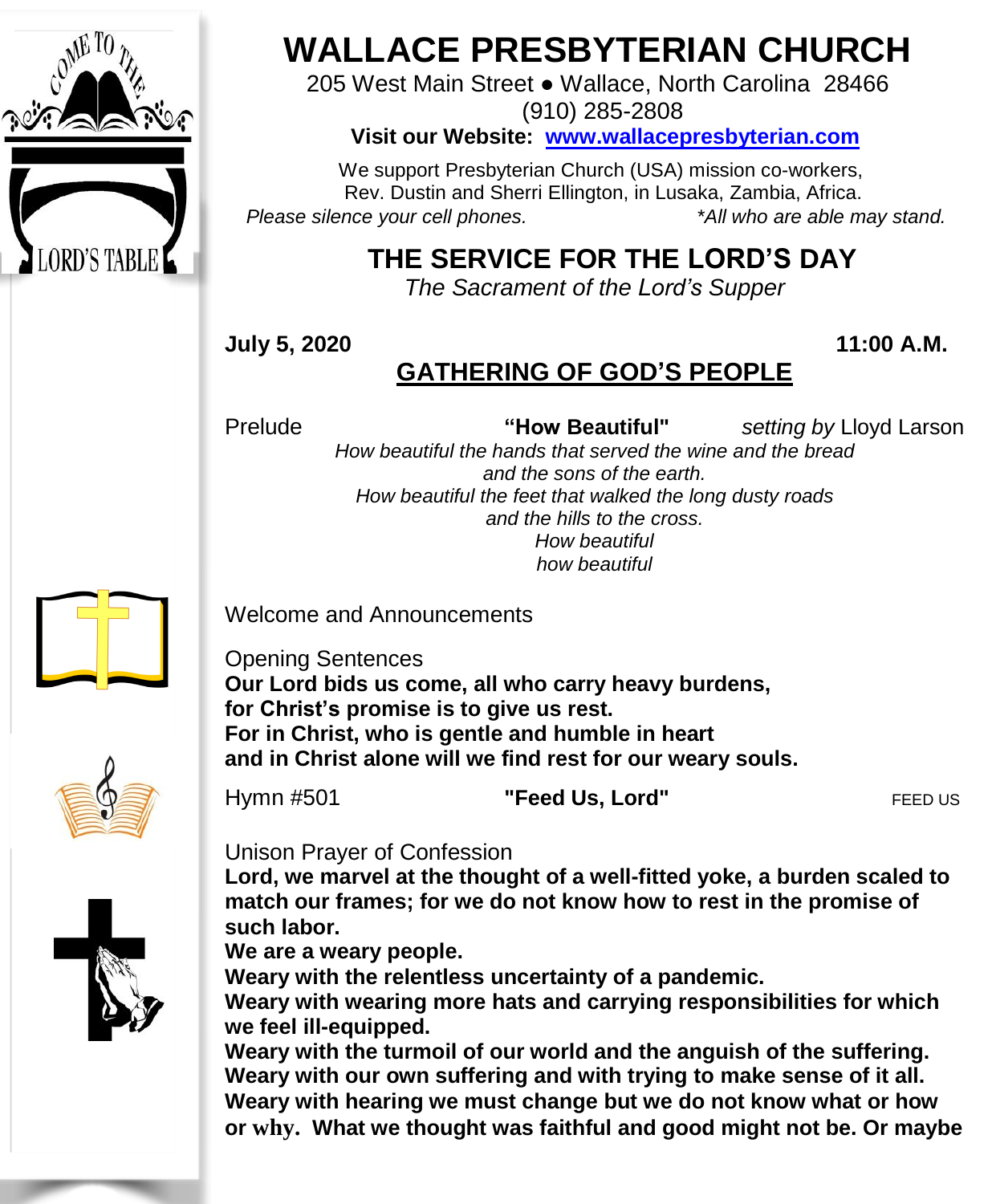**it was but it will not create the life you want for us. For maybe we have confused our vision for what is normal and essential for yours. Maybe we need to learn to dance to your tune instead of making you dance to ours. So maybe, maybe, this weariness - is the labor pains of your vision being born in our world.**

**Forgive our blind striving, our stifled concern, the judgments we cast on others.**

**Make yourself known to us in the midst of the weariness and confusion and help us to rest in the silence of your presence.**

**Shape your children for the commonwealth of your love.**

**Be born anew in us as you bear us up in the yoke of your love.**

**In Jesus' name we pray. Amen.**



Responsive Assurance of Pardon

*Leader: Friends, God is gracious and merciful, slow to anger and abounding in steadfast love, showing compassion to all.*

**All: Forgiven and freed, let us rise up with joy and share our peace with the world.**

Gloria Patri **Glory Be to the Father Glory be to the Father, and to the Son, and to the Holy Ghost; as it was in the beginning, is now, and ever shall be, world without end. Amen, amen.**

#### **PROCLAIMING GOD'S WORD**

Children's Sermon

Unison Prayer for Illumination

**Merciful God, in this moment of stillness, wash us clean of our presumptions. Receive us as your weary children. Then, by the power of your Spirit, bless us with a word that revives, for we pray in the name of Jesus, your living Word. Amen.**



Gospel Lesson *Matthew 11:16-19, 25-30*

Sermon **"Unforced Rhythms of Grace"** Rev. Cynthia Williams

A Time for Silent Reflection



Hymn of Preparation #507 **"Come to the Table of Grace"** TABLE OF GRACE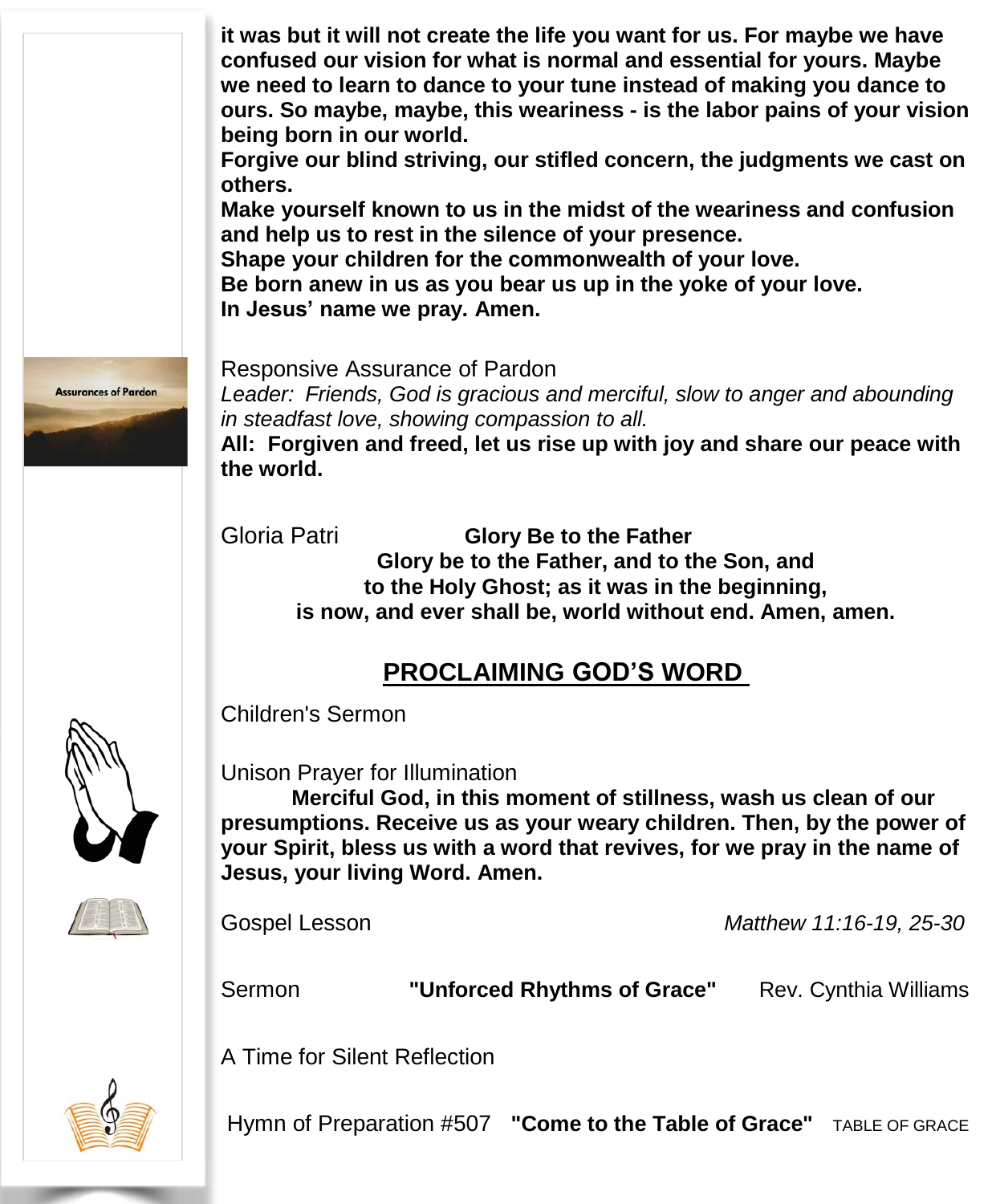The Sacrament of the Lord's Supper The Invitation to the Table The Words of Institution The Great Prayer of Thanksgiving with the Lord's Prayer

**Our Father who art in heaven, hallowed be Thy name. Thy kingdom come, Thy will be done, on earth as it is in heaven. Give us this day our daily bread; and forgive us our debts, as we forgive our debtors; and lead us not into temptation, but deliver us from evil. For Thine is the kingdom and the power and the glory, forever. Amen.**

 The Distribution of the Elements The Prayer After Communion

### **GIVING THANKS TO GOD**

Presentation of Tithes and Offerings

**Offertory** 



 Doxology and Prayer of Dedication

*Praise God from whom all blessings flow; Praise Him all creatures here below; Praise Him above ye heavenly host; Praise Father, Son, and Holy Ghost. Amen.*



The Affirmation of Faith: The Apostles' Creed **I believe in God the Father Almighty, Maker of heaven and earth. And in Jesus Christ his only Son our Lord; who was conceived by the Holy Ghost, born of the Virgin Mary, suffered under Pontius Pilate, was crucified, dead, and buried; he descended into hell; the third day he rose again from the dead; he ascended into heaven, and sitteth on the right hand of God the Father Almighty; from thence he shall come to judge the quick and the dead. I believe in the Holy Ghost; the holy catholic Church; the communion of saints; the forgiveness of sins; the resurrection of the body; and the life everlasting. Amen.**



**Hymn #182 "I Heard the Voice of Jesus Say" KINGSFOLD** 

**Benediction** 

Postlude